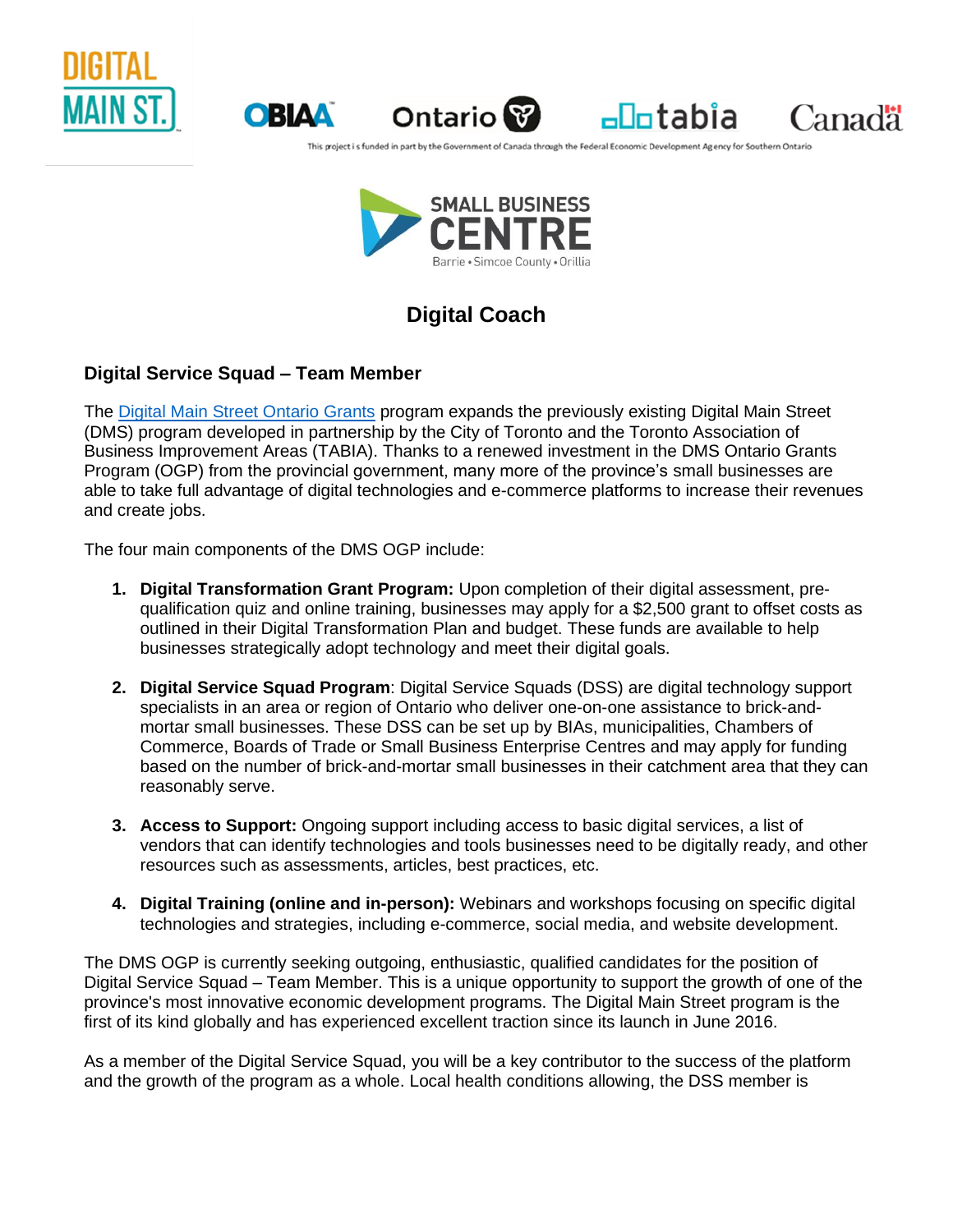

assigned to specific commercial areas and/or Business Improvement Areas (BIAs) across Orillia and area, and will be required to independently travel to and visit/service local businesses. Otherwise, the DSS Member may be assigned to work remotely with local businesses.

The focus of the role is to work one-on-one with main street small businesses and provide the following services:

## **Duties / Responsibilities**

#### **1. On-boarding Assistance**

- Conduct pre-business visit research to best understand the neighbourhood and businesses.
- Setup appointments and/or go door-to-door to onboard main street small businesses to the Digital Main Street platform, within compliance of the Simcoe Muskoka District Health Unit COVID-19 restrictions.
- Walk-through the on-boarding survey with the business owner and use appreciative inquiry methods to best understand their business goals and how digital tools/technology can assist them in meeting their goals.
- Assist the business in staying in touch with Digital Main Street by subscribing to the e-newsletter and social channels.

#### **2. Advisory Services**

- Once the business has been on-boarded to the Digital Main Street platform, the DSS Member will walk through the Digital Assessment and recommendations with the business owner.
- The DSS Member will assist the business owner in identifying their first priorities and the first digital tools/technology they want to activate.
- The DSS Member will also review vendor recommendations made through the platform and lead the business owner to relevant deals/discounts on the platform.

#### **3. Activation/Implementation Services**

- The DSS Member will activate and implement free, easy-to-use digital tools and technologies that businesses would like to use (i.e., building a basic website, activating social media accounts, etc.).
- The DSS Member may also provide some resources (articles, links, how-to guides, webinars) available through secondary sources that can help the business owner learn more about a particular tool that has been activated, or subject matter of interest.

## **4. Reporting and Feedback**

- DSS Members must complete their field notes and report on a weekly basis to the Digital Service Squad Administrator.
- DSS Members must attend team meetings as set out by the DSS Administrator.
- DSS Member must ensure ALL DATA is entered on time and accurately within the Digital Main Street CRM (HubSpot) after each business interaction on a daily basis.

#### **5. Special Projects**

- DSS Members will be responsible for leading the implementation of special projects and/or community-wide BIA initiatives (i.e. Google 360 photography).
- DSS Members will work with their DSS Administrator to ensure successful activation of initiatives and increased Digital Main Street engagement.



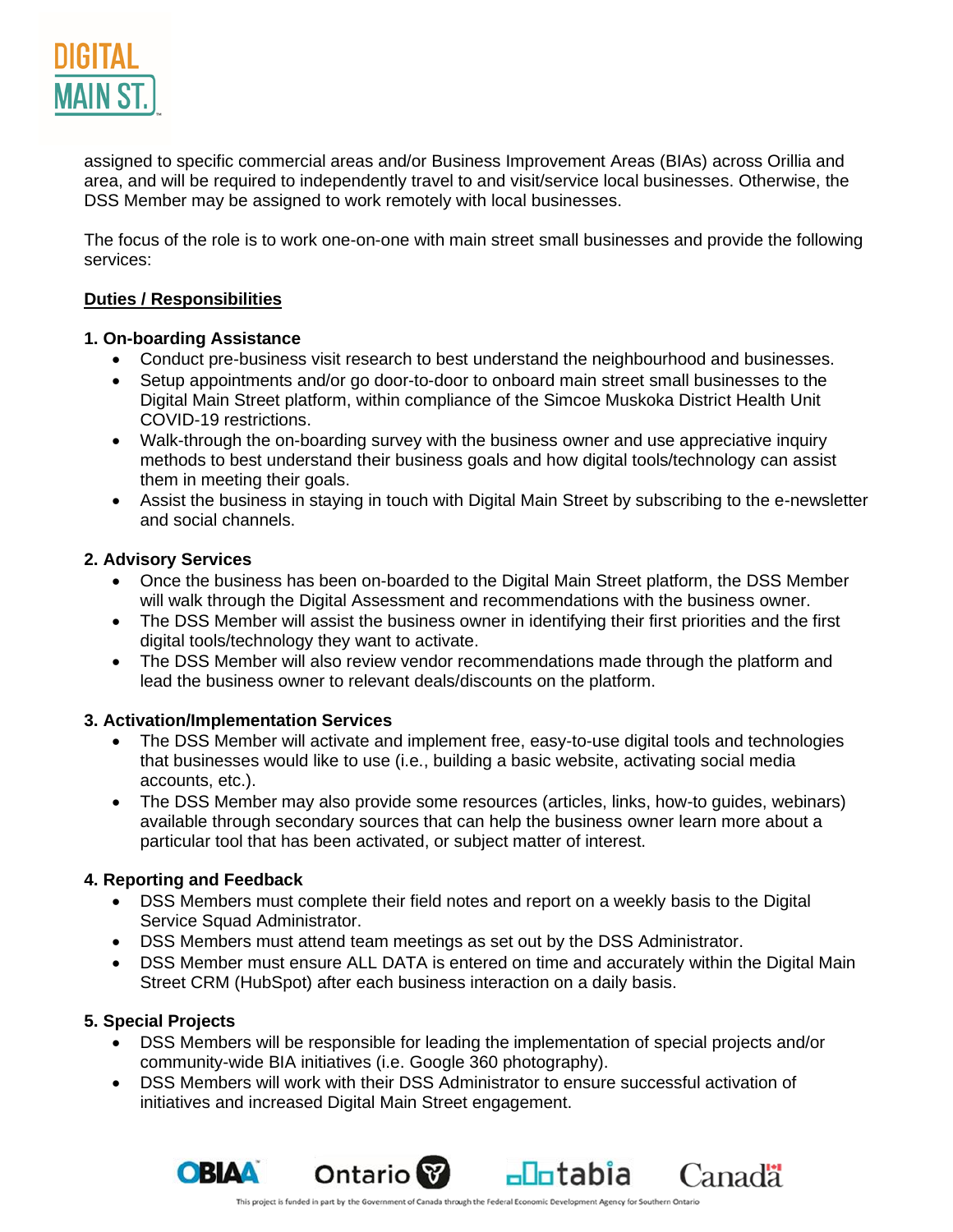

- DSS Members will be available to help business owners develop their Digital Transformation Plan needed to apply for the Digital Transformation Grant, and can subsequently help to implement the plan if approved for the Grant.
- DSS Members may be required to present as a subject-matter expert for Digital Main Street webinar series.

## **6. Social Media Development**

- Working under the lead of the DSS Program Manager, team members will be responsible for assisting in the growth of all DMS social media channels, as well as curating content and photos to be used accordingly.
- This includes but is not limited to: curating multiple social media posts every week, coming up with new ways to engage our audience on social, and helping with social media development at DMS events as needed.

The DSS Member may be required to present at workshops and events related to Digital Main Street and aspects of having a robust online presence. There may be other duties, as required, that will be discussed with the DSS Member should they arise.

The DSS Member will have the opportunity to interface directly with Digital Main Street corporate partners. All successful candidates will receive training on the program and if applicable, from the corporate partners, prior to in-field deployment. Local health conditions allowing, the majority of time spent will be in the field working with businesses.

## *Qualified applicants will:*

- Possess strong communications skills (written and verbal)
- Possess strong interpersonal and relationship building/relationship management skills
- Possess excellent organizational and time management skills
- Have experience in a sales role and/or marketing environment
- Be able to travel to and work independently (or remotely) with local businesses
- Be familiar with digital technologies for small business (e.g., web, social media, e-commerce, etc.)
- Be able to use basic software and collaboration tools such as Microsoft Office Suite (Word, Excel, Outlook, Power Point) and Slack
- Previous experience with online and offline marketing is considered a strong asset
- Previous experience working with small businesses in BIAs is considered an asset

## *Relevant experience, skills and knowledge includes:*

- Solid general knowledge of the fundamentals of:
	- o Social media awareness
	- o Content writing
	- o Branding
	- o Web development
	- o SEO
	- o Email marketing and best practices
	- o Analytics and metrics
	- o Digital marketing



Canadä